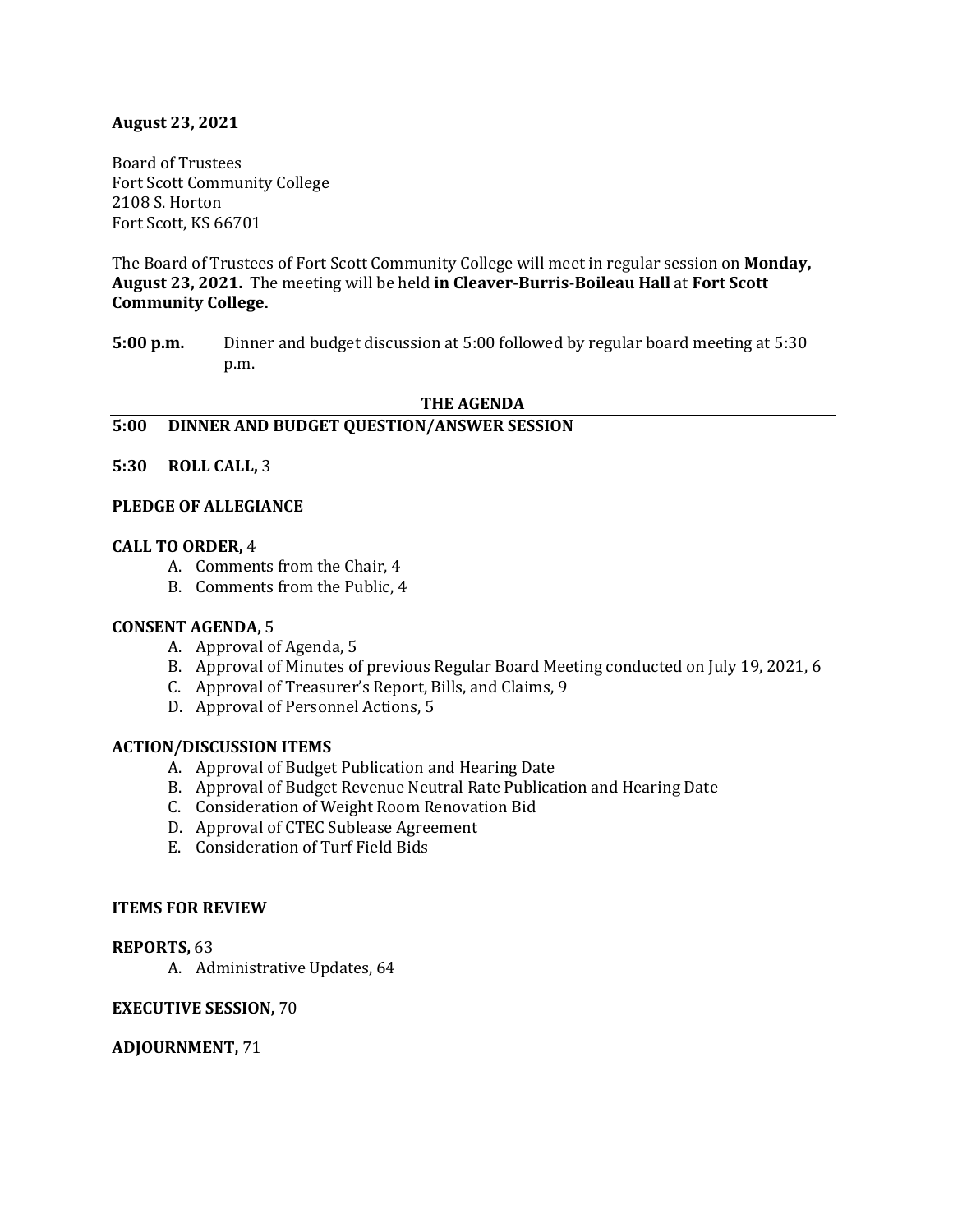#### **UPCOMING CALENDAR DATES**:

- 
- 
- 
- 
- 
- November 15, 2021:<br>• November 22 26, 2021:
- 
- 
- 
- 
- December 17, 2021 January 4, 2022 Christmas<br>• Ianuary 7, 2022: In-Service
- January 7, 2022:<br>• January 12, 2022:
- 
- 
- 
- February 21, 2022:<br>• March 14 18, 2022:
- 
- March 21, 2022: Board Meeting Property Aggie Day
- March 25, 2022:<br>• April 15, 2022:
- 
- April 18, 2022: Board<br>• May 10 13. 2022: Finals
- May 10 13, 2022: Finals<br>• May 14, 2022: Graduation
- 
- May 16, 2022:<br>• May 30, 2022:
- 
- June 20, 2022:

Sincerely, John Bartelsmeyer, Chair Alysia Johnston, President

• August 23, 2021: Board Meeting<br>• September 6, 2021: Labor Day, Cam Labor Day, Campus Closed<br>Board Meeting • September 13, 2021: Board Meeting<br>• October 18, 2021: Board Meeting • October 18, 2021: Board Meetin<br>• October 18, 2021: Math Relays • October 18, 2021: Math Relays<br>• November 15, 2021: Board Meeting • November 22 – 26, 2021: Thanksgiving Break, Campus Closed Graduate Assessment Exam<br>Finals • December 7 – 10, 2021:<br>• December 13, 2021: Board Meeting • December 13, 2021: Board Meeting<br>• December 17, 2021 – January 4, 2022 Christmas Break, Campus Closed • January 12, 2022: Spring Semester Begins<br>• January 17, 2022: Spring Martin Luther King Jr. D. Martin Luther King Jr. Day, Campus Closed<br>Board Meeting • January 24, 2022: Board Meeting<br>• February 21, 2022: Board Meeting Spring Break, Campus Closed<br>Board Meeting Good Friday, Campus Closed<br>Board Meeting • May 14, 2022:<br>• May 16, 2022: Graduation Board Meeting Memorial Day, Campus Closed<br>Board Meeting

*FSCC's vision for the future is to support "Students First, Community Always" through a central focus on teaching and learning; advancing strong, innovative programs and departments; maximizing and leveraging opportunities; initiating efficient and effective processes; and developing the region's workforce.*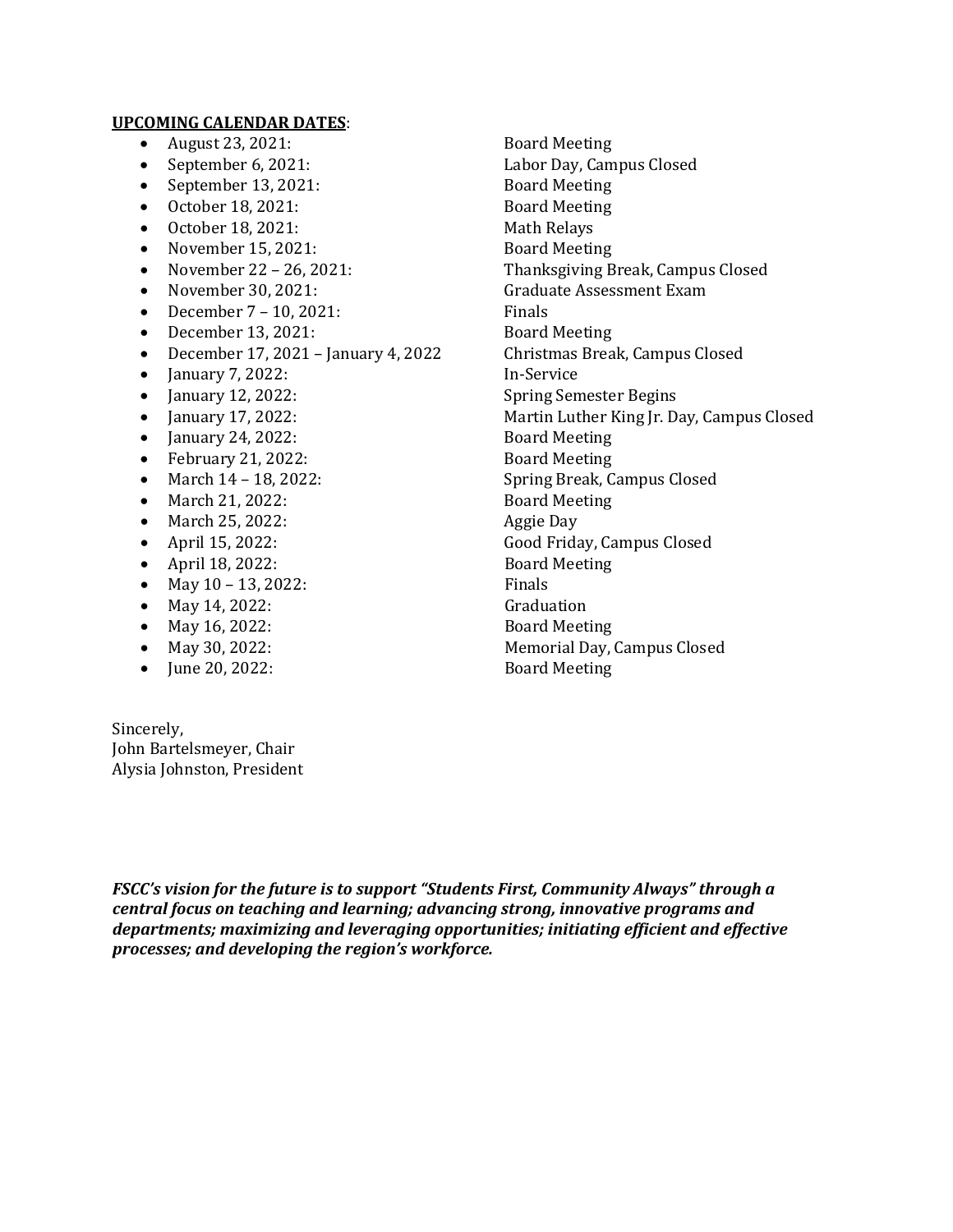# **ROLL CALL**

\_\_\_\_\_ John Bartelsmeyer \_\_\_\_\_ Jim Fewins \_\_\_\_\_ Dave Elliott \_\_\_\_\_ Kirk Hart \_\_\_\_\_ Bill Meyer \_\_\_\_\_ Robert Nelson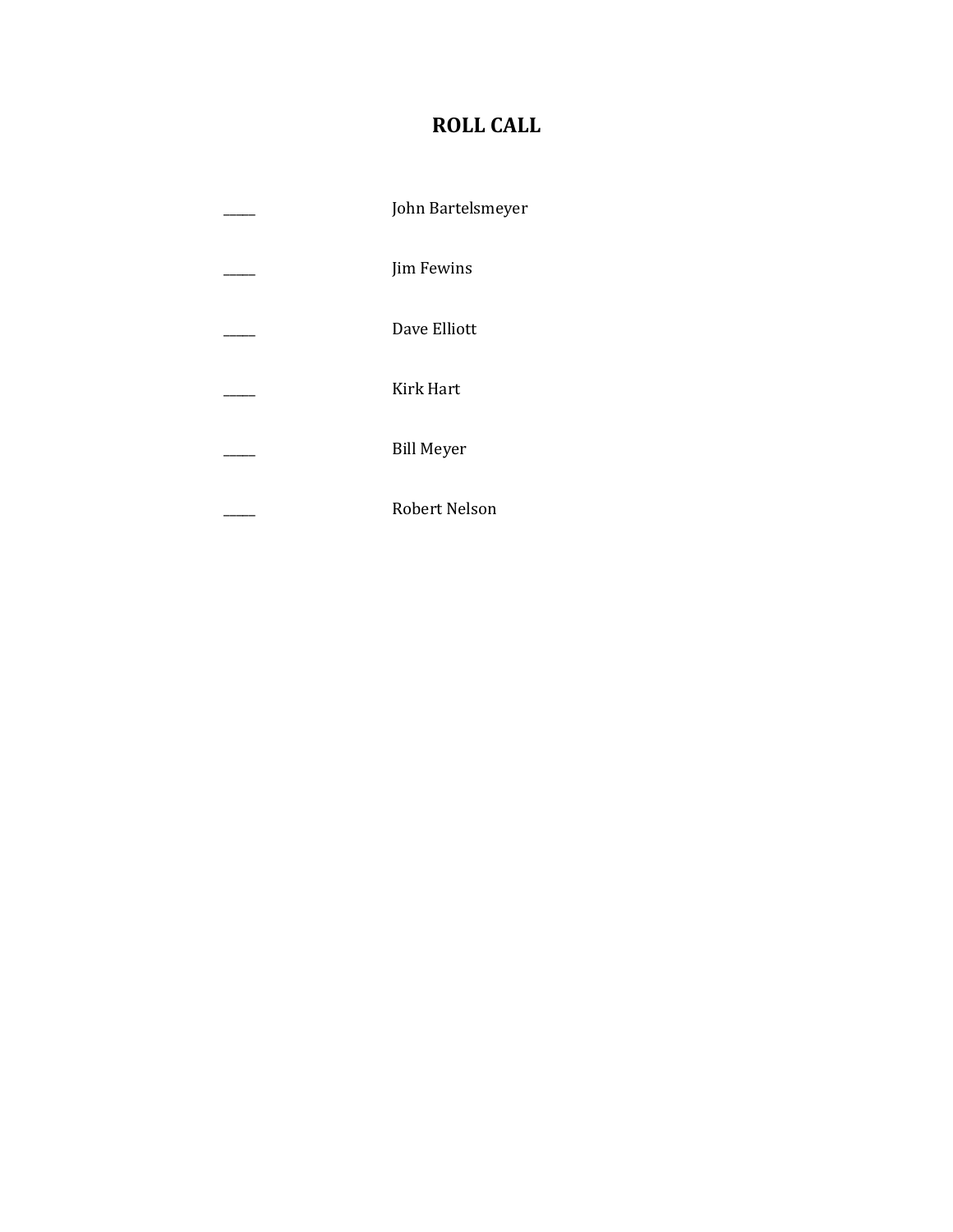## **CALL TO ORDER**

A. COMMENTS FROM THE CHAIR

B. COMMENTS FROM THE PUBLIC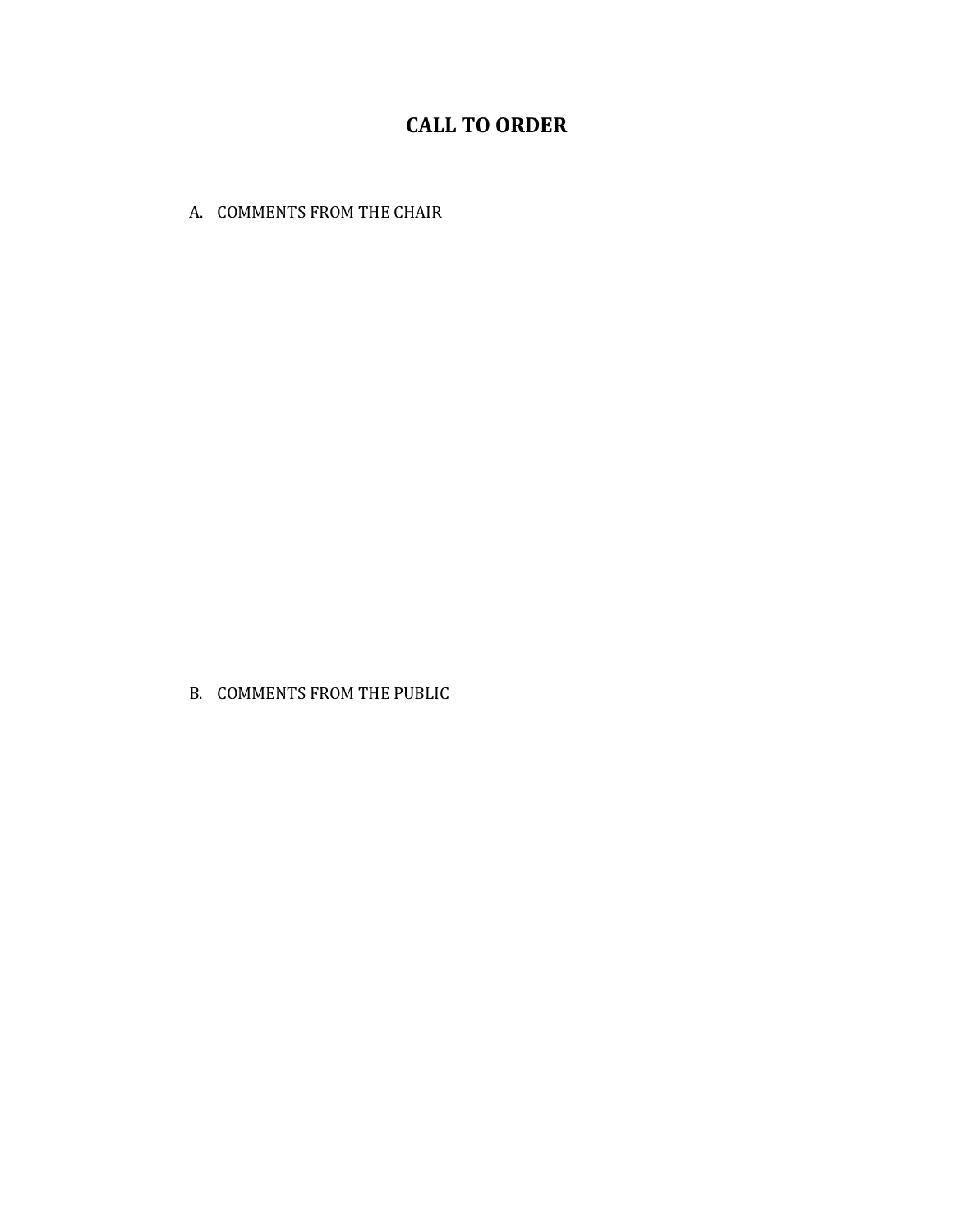## **CONSENT AGENDA**

## A. APPROVAL OF AGENDA

- B. APPROVAL OF MINUTES OF PREVIOUS MEETINGS 1) Attached are the minutes of the Regular Board Meeting conducted on July 19, 2021.
- C. APPROVAL OF TREASURER'S REPORT, BILLS and CLAIMS Attached are the Treasurer's Report and the Bills and Claims Report.

## D. APPROVAL OF PERSONNEL ACTIONS

- 1) Additions
	- a) Hunter Reed, Assistant Rodeo Coach, effective August 1, 2021
	- b) DeJuan Sherman, Assistant Men's Basketball Coach, effective August 1, 2021
	- c) Cale Griffiths, Custodian, effective August 9, 2021
	- d) Juan Gavette, Agriculture Instructor/Livestock Judging Coach, effective August 23, 2021
- 2) Separations
	- a) Blake Davis, Agriculture Instructor/Livestock Judging Coach, effective July 31, 2021
	- b) Kyle Pugh, Assistant Men's Basketball Coach, effective July 31, 2021
	- c) Trisha Hamm, Assistant Volleyball Coach, effective July 31, 2021
	- d) Jacoby Johnson, Academic Student Support Coordinator, effective July 31, 2021
	- e) Keena Schmidt, KS MEP Quality Control, effective August 31, 2021

**RECOMMENDATION:** It is recommended that the Consent Agenda items be approved as presented.

| <b>BOARD ACTION:</b><br>DISCUSSION: | <b>MOTION</b> | SECOND  | <b>VOTE</b> |
|-------------------------------------|---------------|---------|-------------|
| VOTE:                               | Bartelsmeyer  | Elliott | Fewins      |
|                                     | Hart          | Mever   | Nelson      |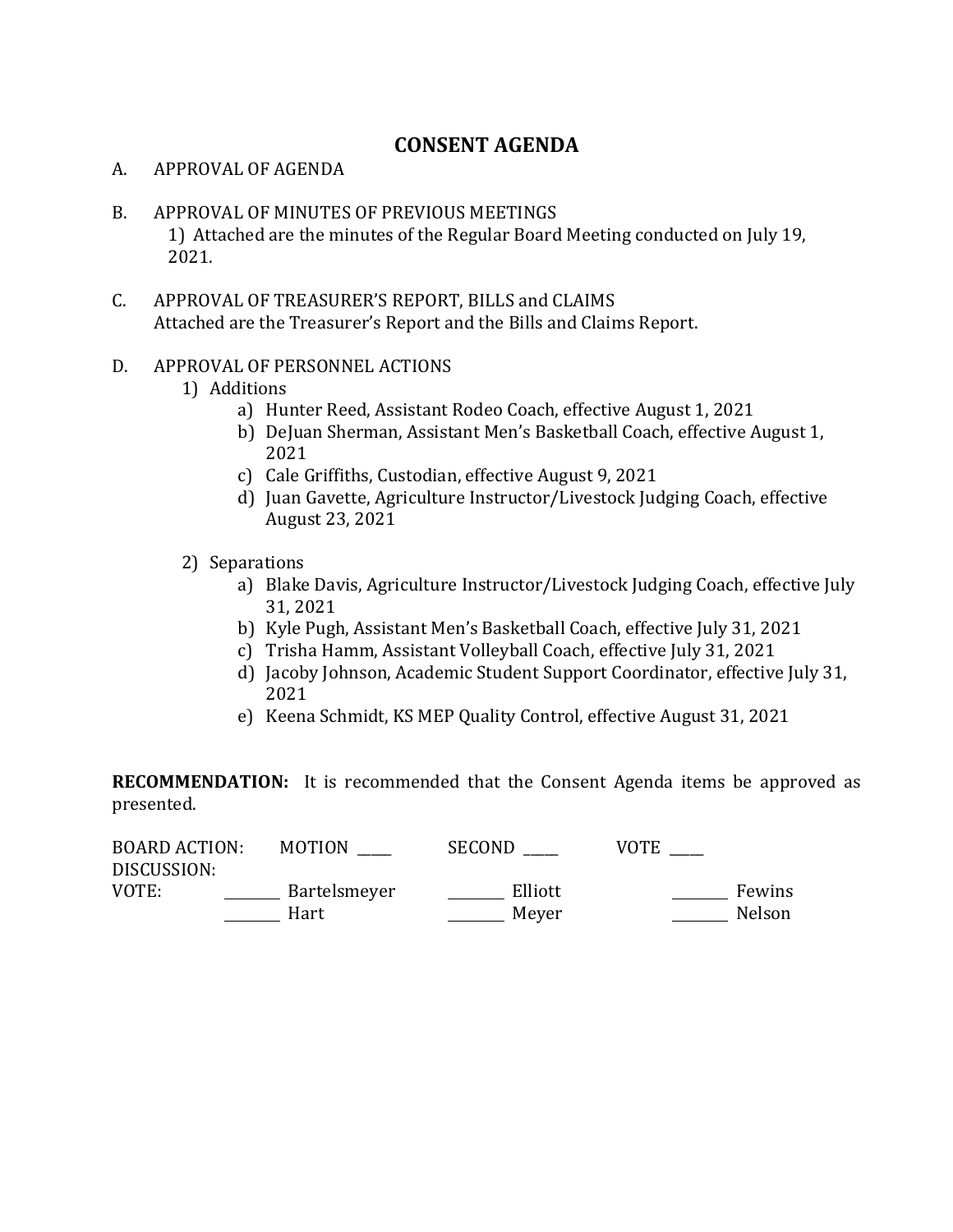## **ACTION/DISCUSSION ITEMS**

## **A. APPROVAL OF BUDGET PUBLICATION AND HEARING DATE**

**BACKGROUND:** According to Kansas Statute 79-2929, the Notice of Hearing on the 2021/22 budget must be published a minimum of ten days before the hearing date. The 2021/22 budget can be found in the Proposed Budget packet.

**RECOMMENDATION:** It is recommended that the Board hold the budget hearing for the proposed 2021/22 budget on Monday, September 13, 2021, at 5:30 p.m. in Cleaver-Burris-Boileau Hall at Fort Scott Community College, and that the proper notice be submitted to the Fort Scott Tribune for publication within the specified time limits in accordance with K.S.A. 79-2929.

| <b>BOARD ACTION:</b><br>DISCUSSION: | <b>MOTION</b> | SECOND  | <b>VOTE</b> |
|-------------------------------------|---------------|---------|-------------|
| VOTE:                               | Bartelsmeyer  | Elliott | Fewins      |
|                                     | Hart          | Meyer   | Nelson      |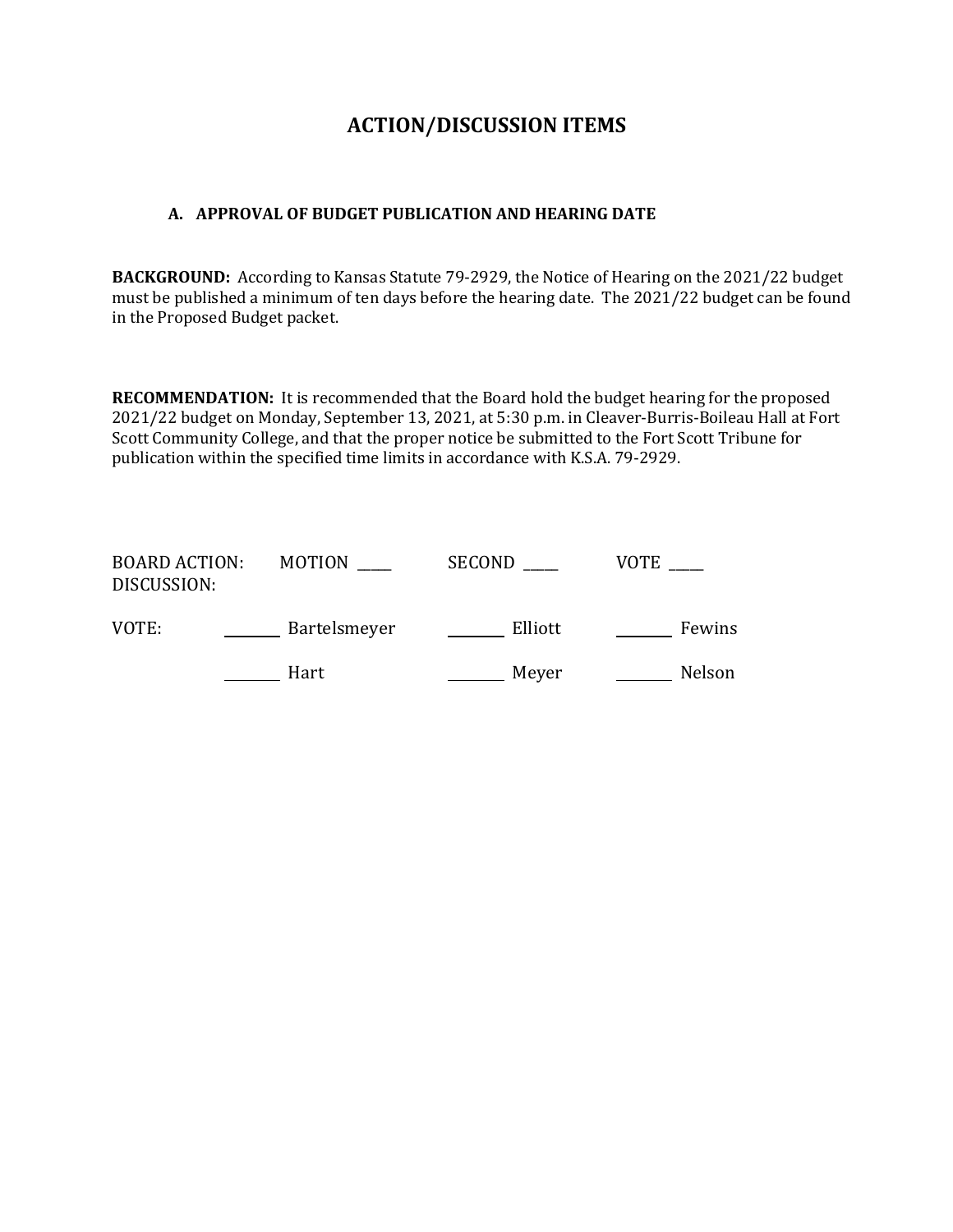## **B. APPROVAL OF BUDGET REVENUE NEUTRAL RATE PUBLICATION AND HEARING DATE**

**BACKGROUND:** New to the 2021/2022 budget process is an additional notice that must be published called the revenue neutral rate (RNR) per K.S.A. 79-1460, 79-1801, 79-2024, 79-2925c.

Beginning with this budget cycle the County Clerk notifies each entity who receives a mill levy of their mill levy RNR. The RNR is designed to keep the taxes levied at a neutral rate.

### **Example:**

2020-2021 Budget FSCC mill levy requested was 29.322 on property assessed a valuation of 110,449,986 for a total tax levied of \$3,238,614.

2021-2022 Budget

Property assessed valuation is \$114,037,650, to keep our tax levied at \$3,238,614 our revenue neutral rate would be 28.055.

For the last nine years, the administrative team at FSCC has taken pride in being able to keep our mill levy relatively flat. For Fiscal Year 2021, our actual mill levy was 29.322 and for Fiscal Year 2022, FSCC is budgeting the mill levy at 29.299 making this the tenth year.

**RECOMMENDATION:** Administration recommends that the Board hold the revenue neutral hearing for the proposed 2021/22 rate on Monday, September 13, 2021 at 5:30 p.m. in Cleaver-Burris-Boileau Hall at Fort Scott Community College, and that the proper notice be submitted to the Fort Scott Tribune for publication within the specified time limits in accordance with K.S.A. 79-1460,79-1801,79- 2024,79-2925c.

| <b>BOARD ACTION:</b><br>DISCUSSION: | <b>MOTION</b> | <b>SECOND</b> | VOTE   |
|-------------------------------------|---------------|---------------|--------|
| VOTE:                               | Bartelsmeyer  | Elliott       | Fewins |
|                                     | Hart          | Meyer         | Nelson |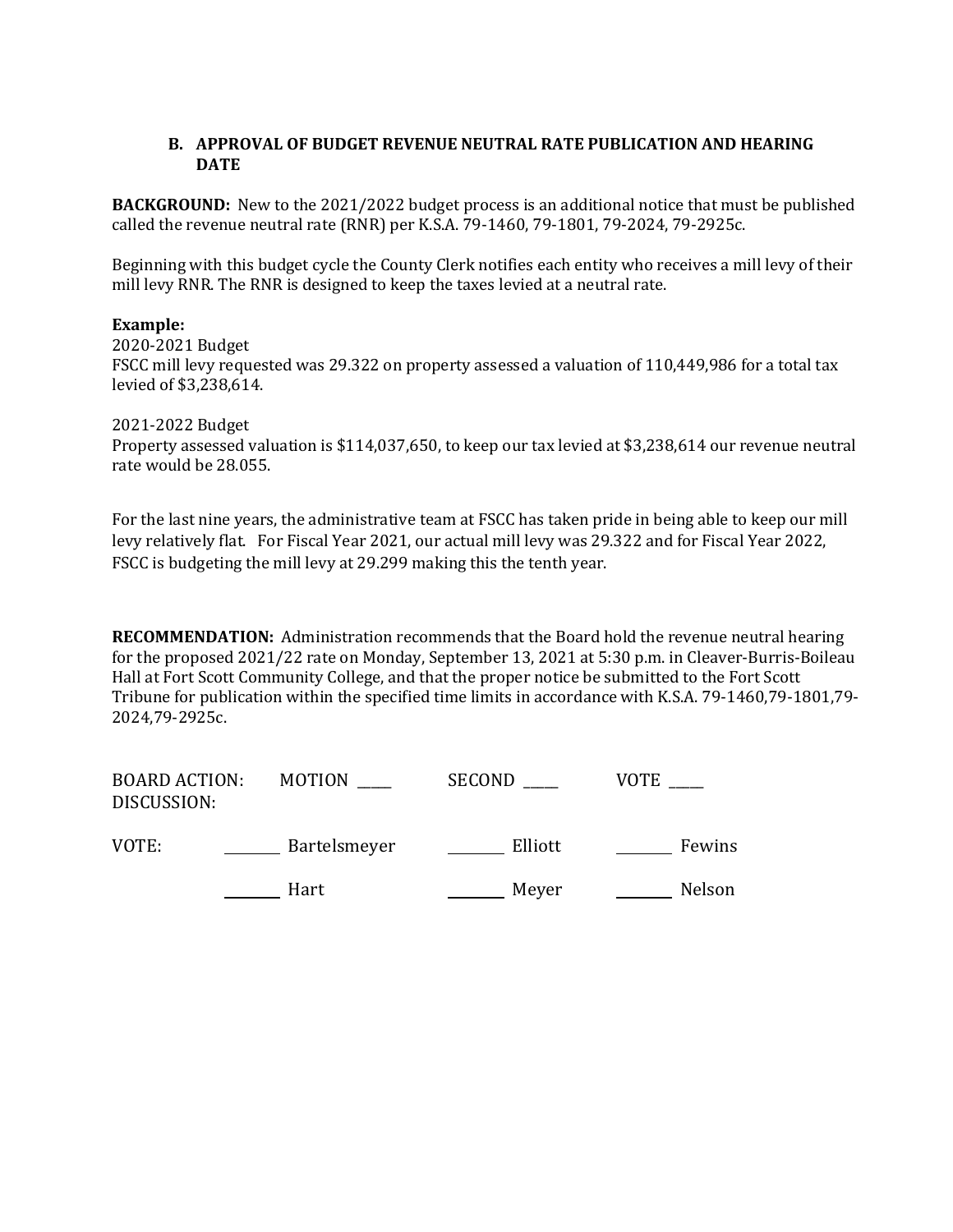### **C. CONSIDERATION OF WEIGHT ROOM RENOVATION BID**

**BACKGROUND:** FSCC received a generous donation from the McCort family of the building located at 16 S. Hill Street to house a weight training center for Fort Scott Community College. "This is a dream come true, and will allow us to better meet the needs of our student-athletes."

After publicly advertising, bids for the renovation of the weight room were opened on July 1, 2021. The low bid was received from Tri-State Building for a total of \$526,200.00. Working with Tri-State we have identified items to remove or specifications to change, and the final contract bid is \$474,364.00.

Attached are documents supporting the original tabulation and changes made to arrive at the final cost of \$474,364.00.

**RECOMMENDATION:** Administration recommends the approval for renovation of the weight room n Hill Street to be completed by Tri-State Building for \$474,364.00.

| <b>BOARD ACTION:</b><br>DISCUSSION: | MOTION       | SECOND  | VOTE   |
|-------------------------------------|--------------|---------|--------|
| VOTE:                               | Bartelsmeyer | Elliott | Fewins |
|                                     | Hart         | Meyer   | Nelson |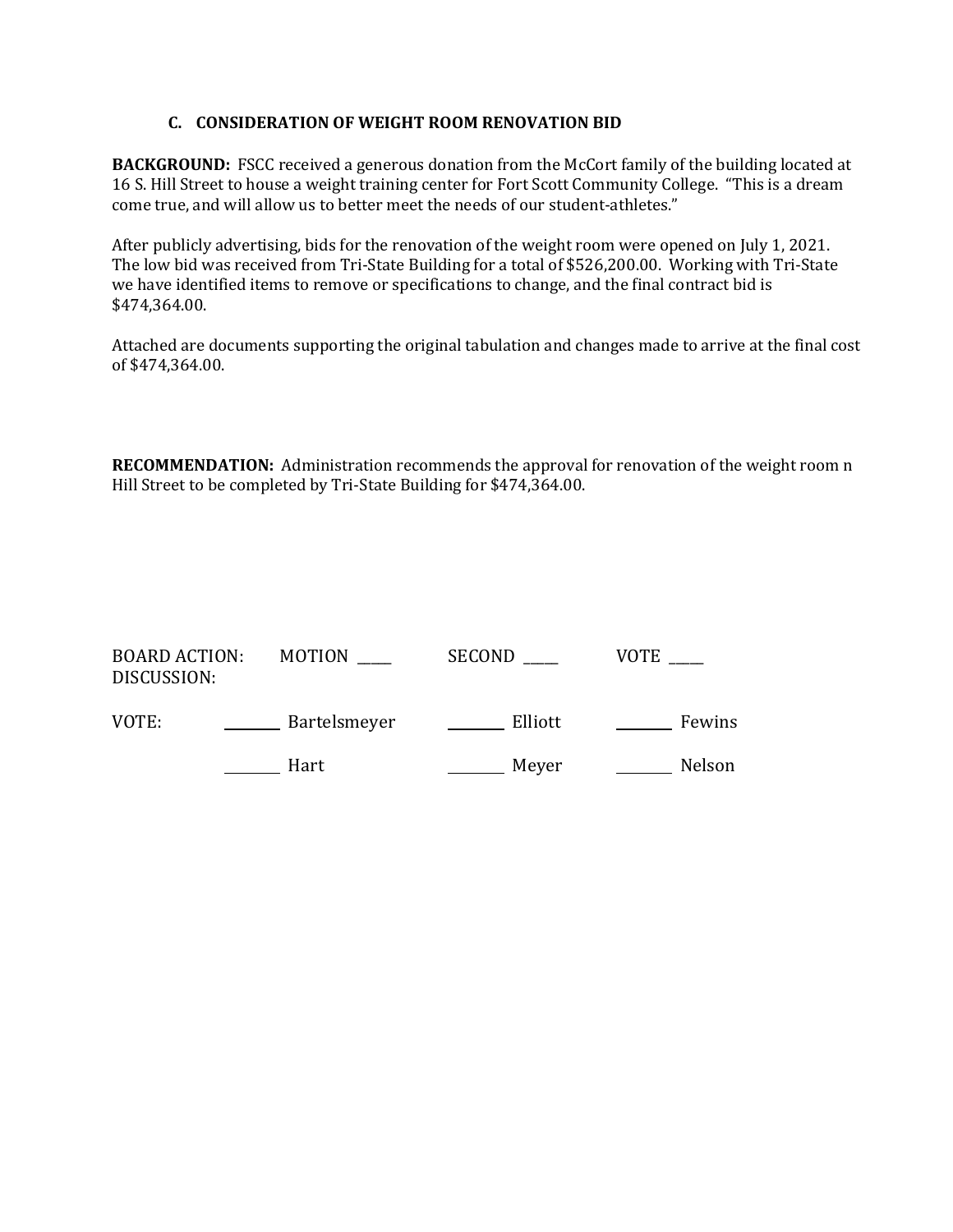## **D. APPROVAL OF CTEC SUBLEASE AGREEMENT**

**BACKGROUND:** Following is an updated sublease agreement between FSCC and CTEC.

**RECOMMENDATION:** It is recommended that the Board approve the updated CTEC Sublease Agreement.

| <b>BOARD ACTION:</b><br>DISCUSSION: | <b>MOTION</b> | <b>SECOND</b> | VOTE   |
|-------------------------------------|---------------|---------------|--------|
| VOTE:                               | Bartelsmeyer  | Elliott       | Fewins |
|                                     | Hart          | Meyer         | Nelson |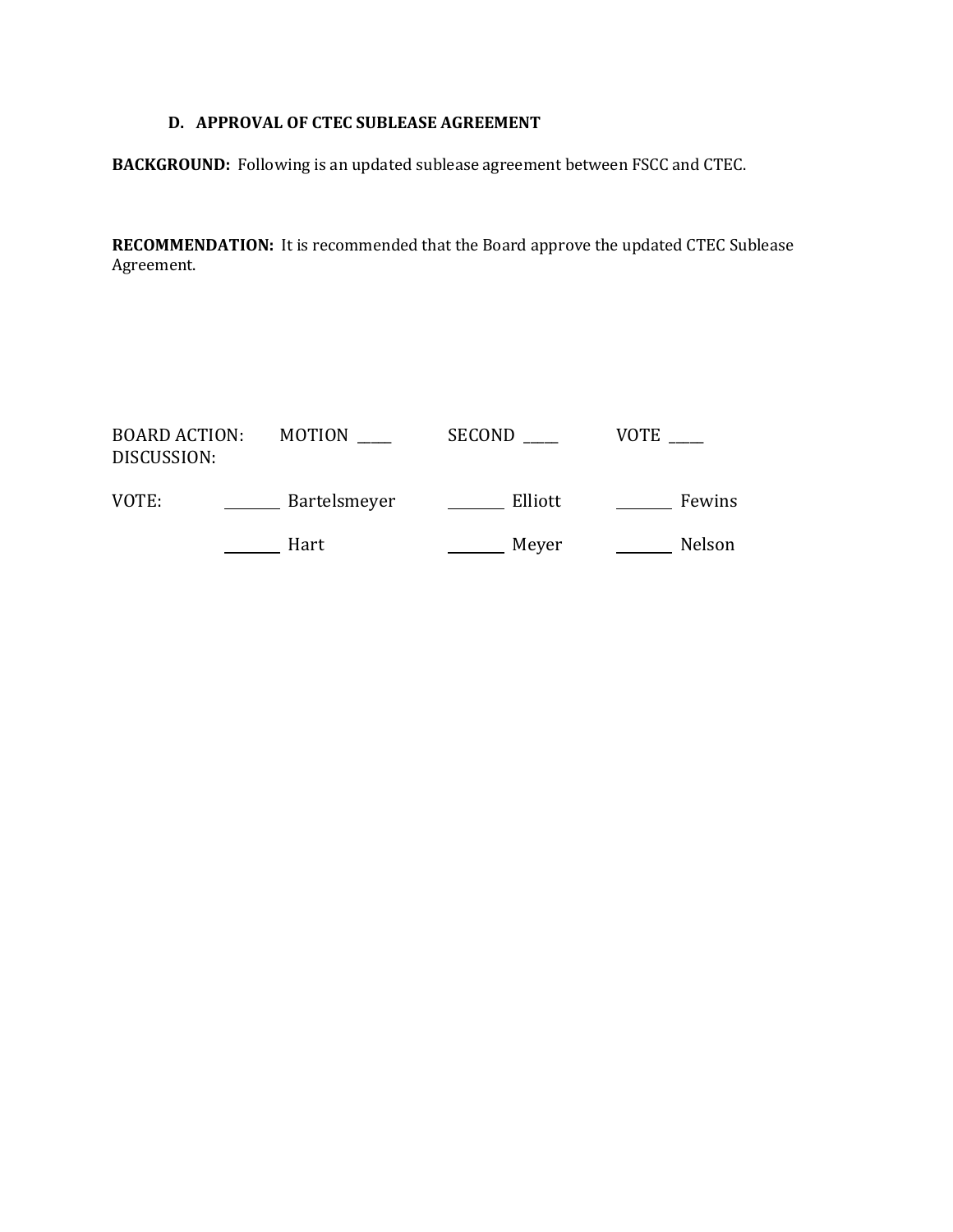## **E. CONSIDERATION OF TURF FIELD BIDS**

**BACKGROUND:** FSCC has been investigating the possibility of adding turf to the softball and baseball fields. Below are points of consideration followed by three bids for the project.

### **Scope**

- Full softball field relocated to Ty Cullor Field
- Full field and wings
- Logos on both field
- Diamond OPS product or comparable
- Drainage fixed to protect current west SB field

## **Bid Summary**

- Mid-America Sports Construction \$1,440,586<br>• SprinTurf \$1.320.700 + \$52.875 (add-on repla
- SprinTurf \$1,320,700 + \$52,875 (add-on replay organic infill system) + \$4,000 (addon maintenance equip)
- Mammoth Sports Construction (bid includes infield and wings for baseball only) \$915,609
	- o Finance options to be determined at next board meeting

## **Payment Breakdown**

- Elimination of 95% of field maintenance budgets
	- $\circ$  Baseball 37,500 to 3,000 (34,500)
	- o Baseball yearly donation (20,000)
	- $\circ$  Softball yearly donation (20,000)
	- $\circ$  General Athletics yearly donation (20,000)
	- $\circ$  Savings in fall travel no away (12,000)
	- $\circ$  Savings in early spring travel (6,000)
- Total yearly athletic contribution/savings 112,500

## **Advantages**

- Improved playing surface will increase the visibility of FSCC athletics within the community and region
- Allows more home games, saving in travel costs
- Less missed class for players due to fewer rainouts and less field work for both practice days and game days
- Different age groups will have ability to use the baseball field and youth leagues will be able to use the softball fields
- Improved quality of play with elimination of variables of natural playing surface
- Reduced possibilities of injuries within the baseball/softball programs
- Significantly reduce the amount of time spent by coaches and athletes to work on the field. Coaches will be able to coach and players will be able to play
- Ability to generate revenue on softball/youth baseball tournaments during the summer
- Provide additional facility to accommodate other sports on campus. Track will have additional turf area to practice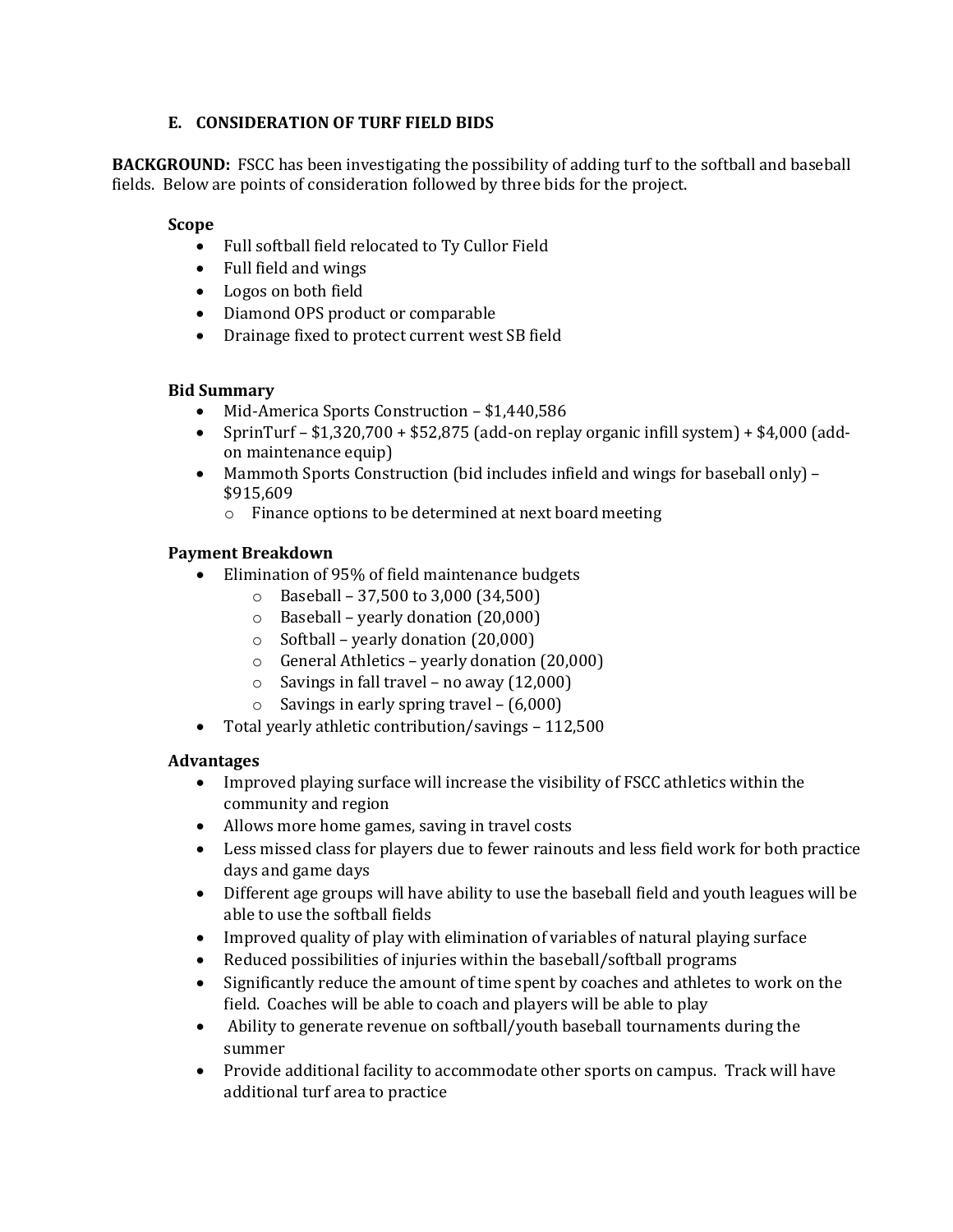- Increased playing time due to field conditions
- Reduced amount of yearly field maintenance cost immediately after field is paid off
- Save on overall water costs
- Would be able to provide current field equipment for maintenance to take over which would be a cost savings on their supplies (mowers, edgers, ect.)
- Eliminate upcoming deferred maintenance needs within the baseball field (new mower-\$15,000, INF groomer - \$12,500, Gator - \$12,000, zero-turn - \$15,000, tarps - \$4,000)

**RECOMMENDATION:** It is recommended that the Board approve Mid-America Sports Construction to complete the turf field projects as outlined.

| <b>BOARD ACTION:</b><br>DISCUSSION: | <b>MOTION</b> | <b>SECOND</b> | <b>VOTE</b> |
|-------------------------------------|---------------|---------------|-------------|
| VOTE:                               | Bartelsmeyer  | Elliott       | Fewins      |
|                                     | Hart          | Meyer         | Nelson      |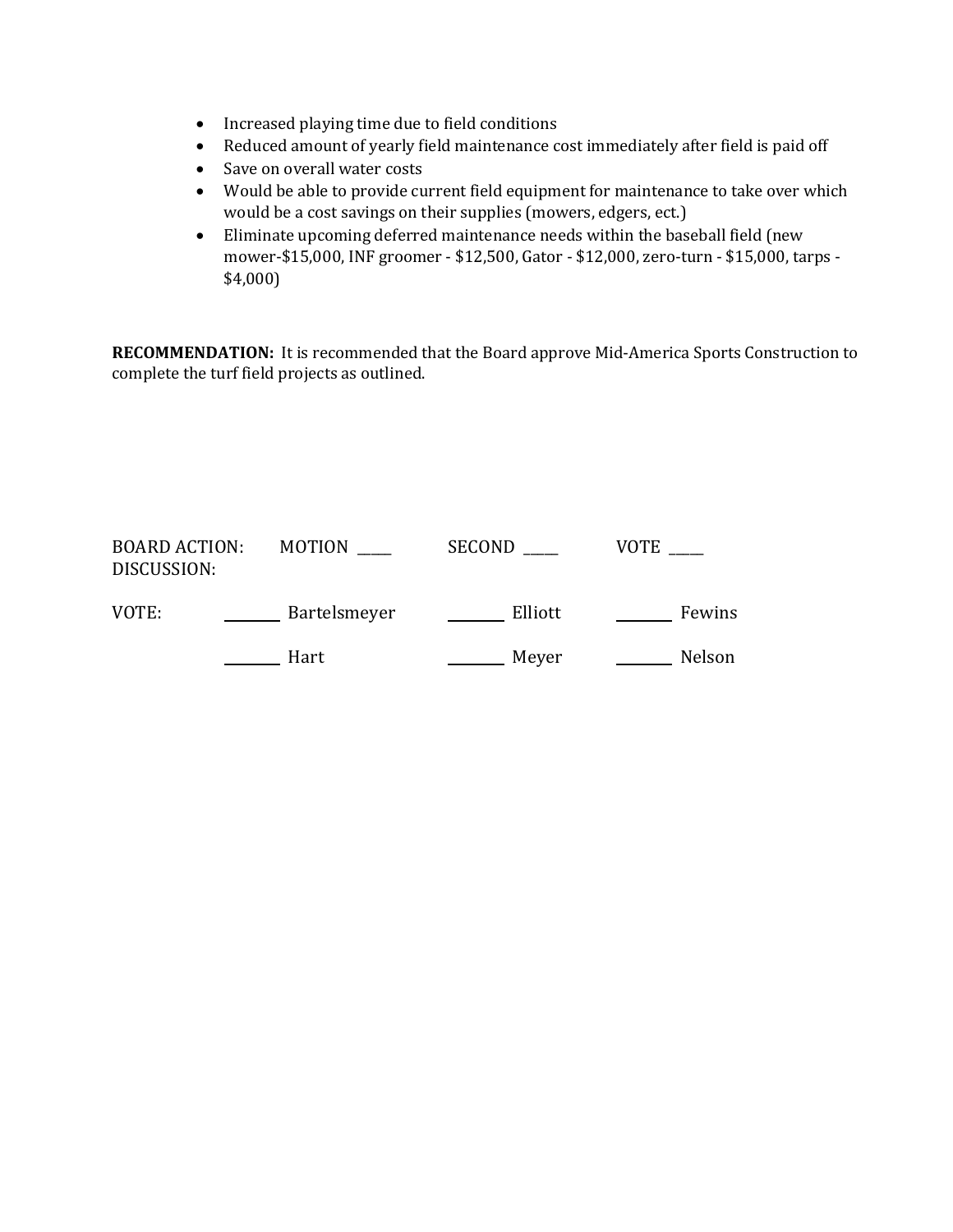## **ITEMS FOR REVIEW**

A. LETTERS/CORRESPONDENCE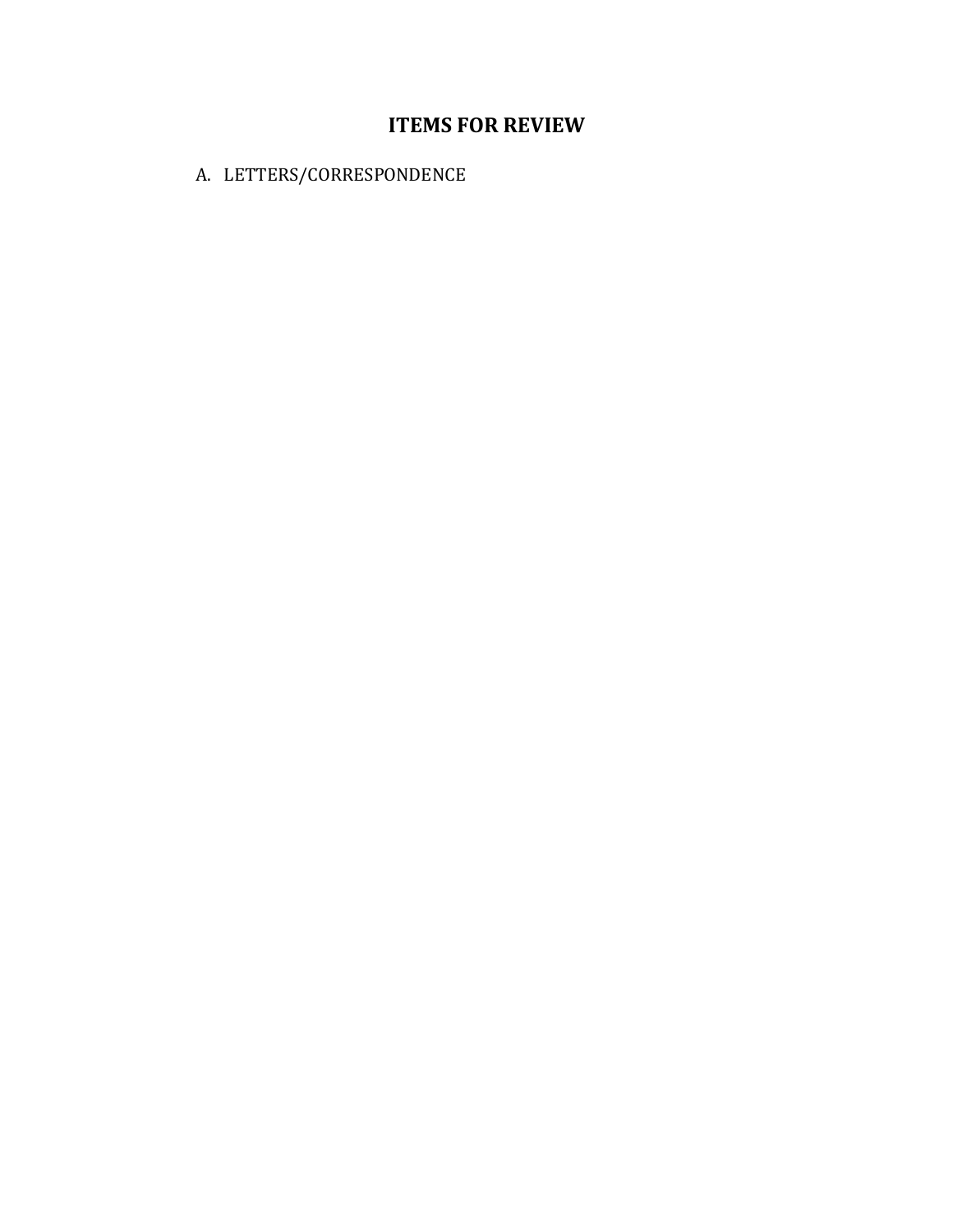## **REPORTS**

B. ADMINISTRATIVE UPDATES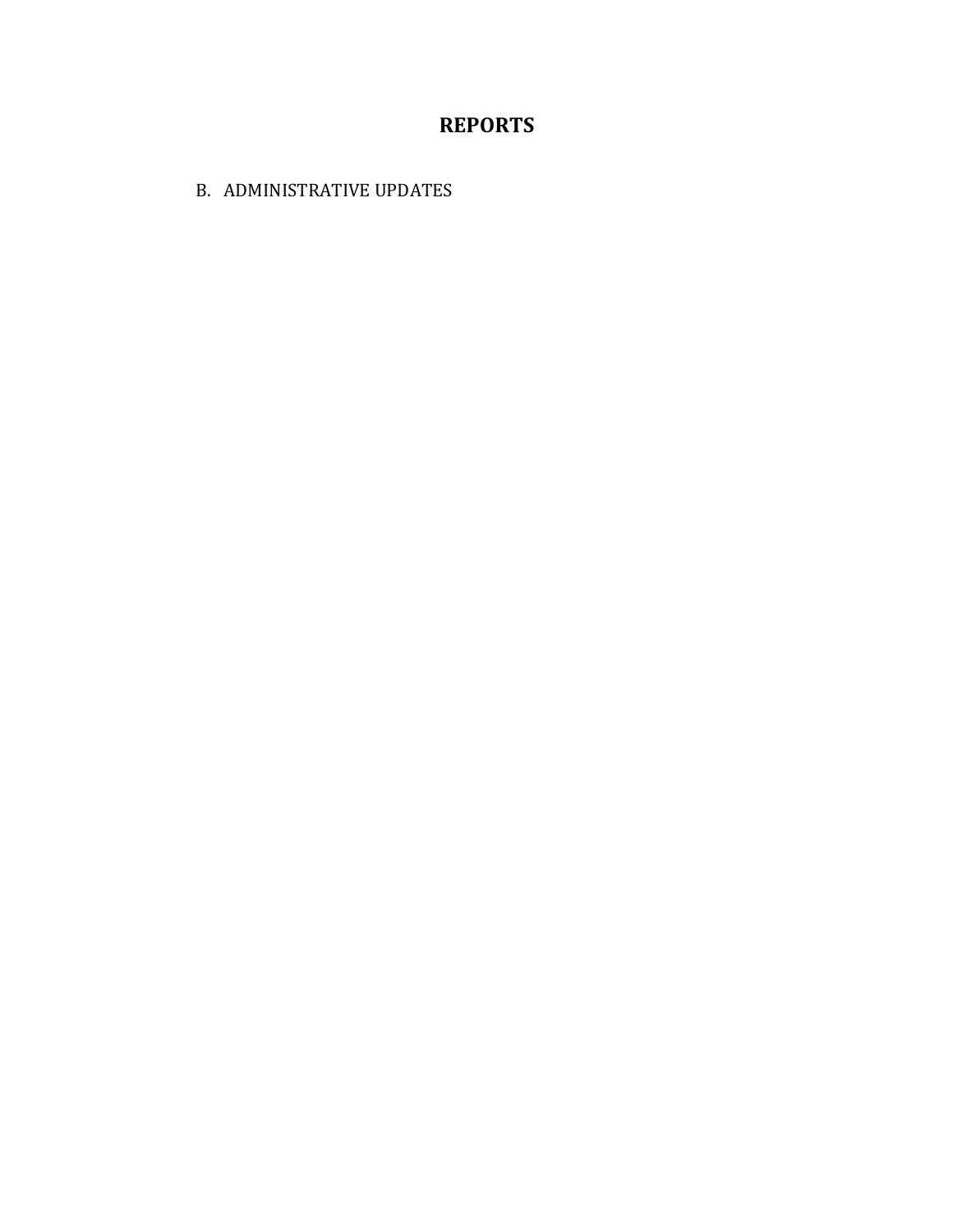## **EXECUTIVE SESSION**

**RECOMMENDATION:** It is recommended that the Board adjourn to executive session.

## **MOVE TO EXECUTIVE SESSION:**

| <b>BOARD ACTION:</b><br>DISCUSSION: | <b>MOTION</b> | <b>SECOND</b> | VOTE   |
|-------------------------------------|---------------|---------------|--------|
| VOTE:                               | Bartelsmeyer  | Elliott       | Fewins |
|                                     | Hart          | Meyer         | Nelson |

## **MOVE TO REGULAR SESSION:**

| <b>BOARD ACTION:</b><br>DISCUSSION: | <b>MOTION</b> | <b>SECOND</b> | <b>VOTE</b> |
|-------------------------------------|---------------|---------------|-------------|
| VOTE:                               | Bartelsmeyer  | Elliott       | Fewins      |
|                                     | Hart          | Meyer         | Nelson      |